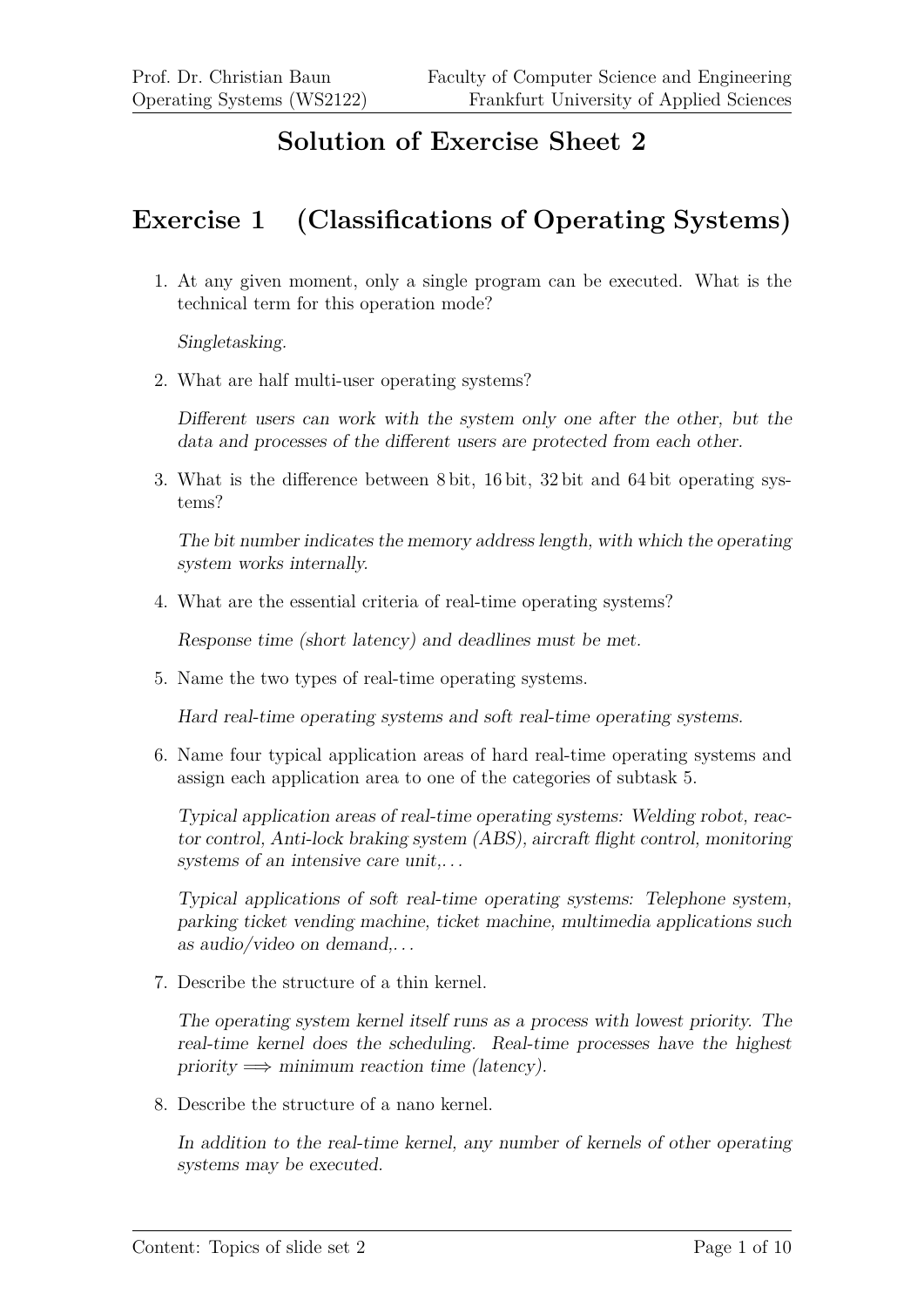9. Describe the structure of a monolithic kernel.

Monolithic kernels contain functions for. . .

- memory management
- process management
- interprocess communication
- hardware management (drivers)
- file systems

Outside the kernel are the user processes.

10. Describe the structure of a microkernel.

The kernel contains only...

- essential functions for memory management and process management
- functions for process synchronization and interprocess communication
- essential drivers (e.g. for system start)

Device drivers, file systems, and services (servers) are located outside the kernel and run equal to the user applications in user mode.

11. Describe the structure of a hybrid kernel.

Hybrid kernels are a tradeoff between monolithic kernels and microkernels. They contain for performance reasons some components, which are never located inside microkernels. It is not specified which additional components are located inside hybrid kernels.

12. GNU HURD implements a. . .

| monolithic kernel                                              | $\boxtimes$ microkernel                                 | $\Box$ hybrid kernel      |
|----------------------------------------------------------------|---------------------------------------------------------|---------------------------|
| 13. Linux implements a                                         |                                                         |                           |
| $\boxtimes$ monolithic kernel                                  | $\Box$ microkernel                                      | $\Box$ hybrid kernel      |
| 14. MacOS X implements a                                       |                                                         |                           |
| $\Box$ monolithic kernel                                       | $\Box$ microkernel                                      | $\boxtimes$ hybrid kernel |
| 15. Windows NT4/Vista/XP/7/8/10 implements $a$                 |                                                         |                           |
| $\Box$ monolithic kernel $\Box$ microkernel                    |                                                         | $\boxtimes$ hybrid kernel |
| 16. Name one advantage and one drawback of monolithic kernels. |                                                         |                           |
| $\bullet$ Advantages:<br>- Grown stability                     | - Fewer context switching $\implies$ better performance |                           |

• Drawbacks: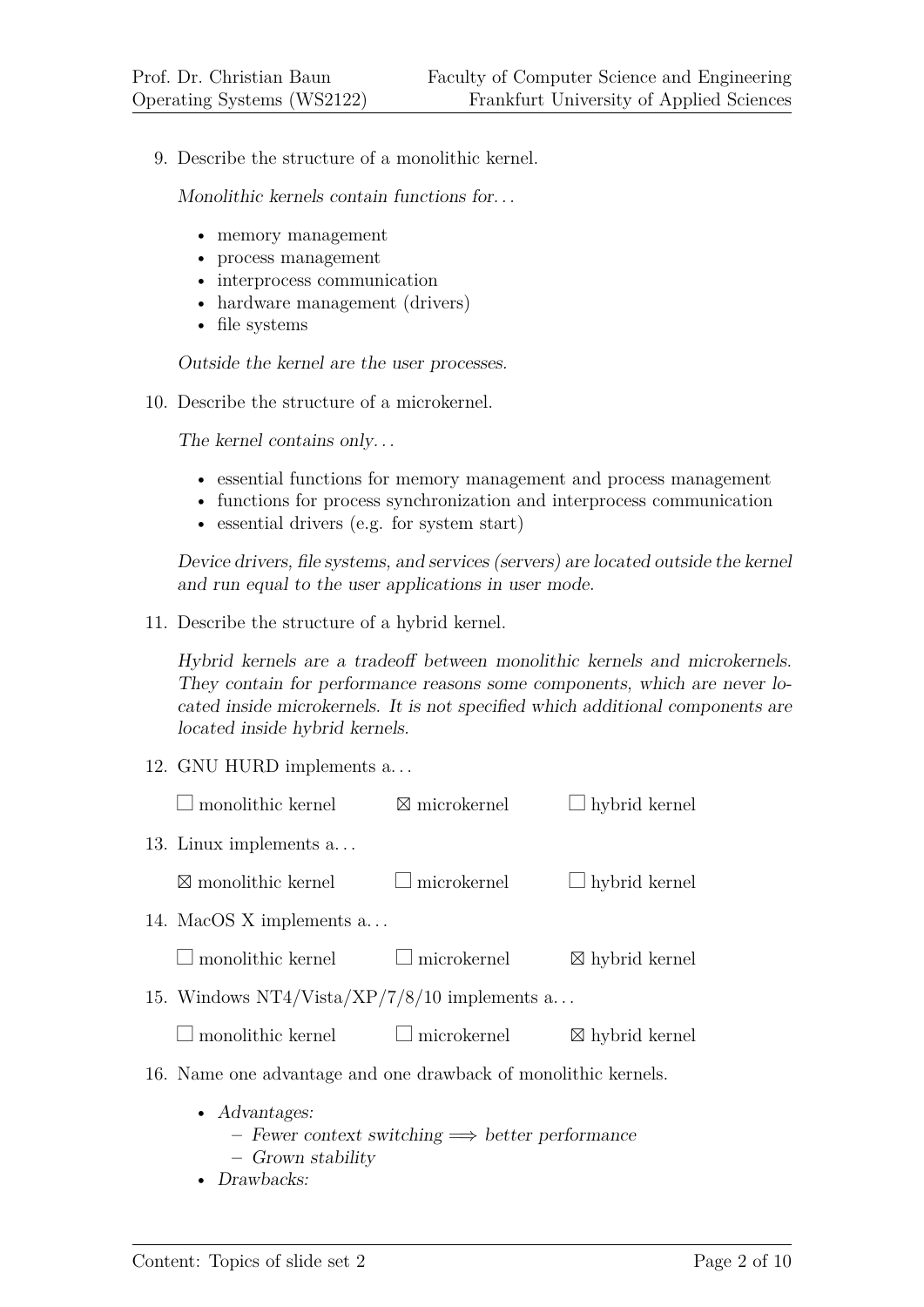- **–** Crashed components can not be started separately in the kernel and may cause the entire system to crash
- **–** Kernel extensions cause a high development effort, because for each compilation of the extension, the complete kernel need to be recompiled
- 17. Name one advantage and one drawback of microkernels.
	- Advantages:
		- **–** Components can be exchanged easily
		- **–** Best stability and security in theory, because fewer functions run in kernel mode
	- Drawbacks:
		- **–** Slower because of more context switches
		- **–** Development of a new (micro)kernel is a complex task
- 18. Name one advantage and one drawback of hybrid kernels.
	- Advantages:
		- **–** Better performance as with microkernels (because fewer context switching)
		- **–** The stability is (theoretically) better as with monolithic kernels
	- Drawbacks:
		- **–** Development of a new (hybrid)kernel is a complex task
- 19. Your colleague recommends you to relocate frequently used server daemons, such as web server, email server, SSH server and FTP server, from user mode to kernel mode. How do you feel about this idea? Give reasons for your answer. Explain a benefit and one drawback.

One advantage would be that the operating system and the server daemons overall perform better, because in the scenario described, fewer context switches between user mode and kernel mode are required.

More serious, however, is the resulting drawback. There is a security risk. Complex software such as server daemons should not run in kernel mode. Bugs in the server daemons may cause system crashes or allow attackers to gain complete control of the system.

20. What means Single System Image?

Users and their applications do not know that the services they use run on multiple computers.

# **Exercise 2 (Basic Linux/UNIX commands)**

Which command is used to...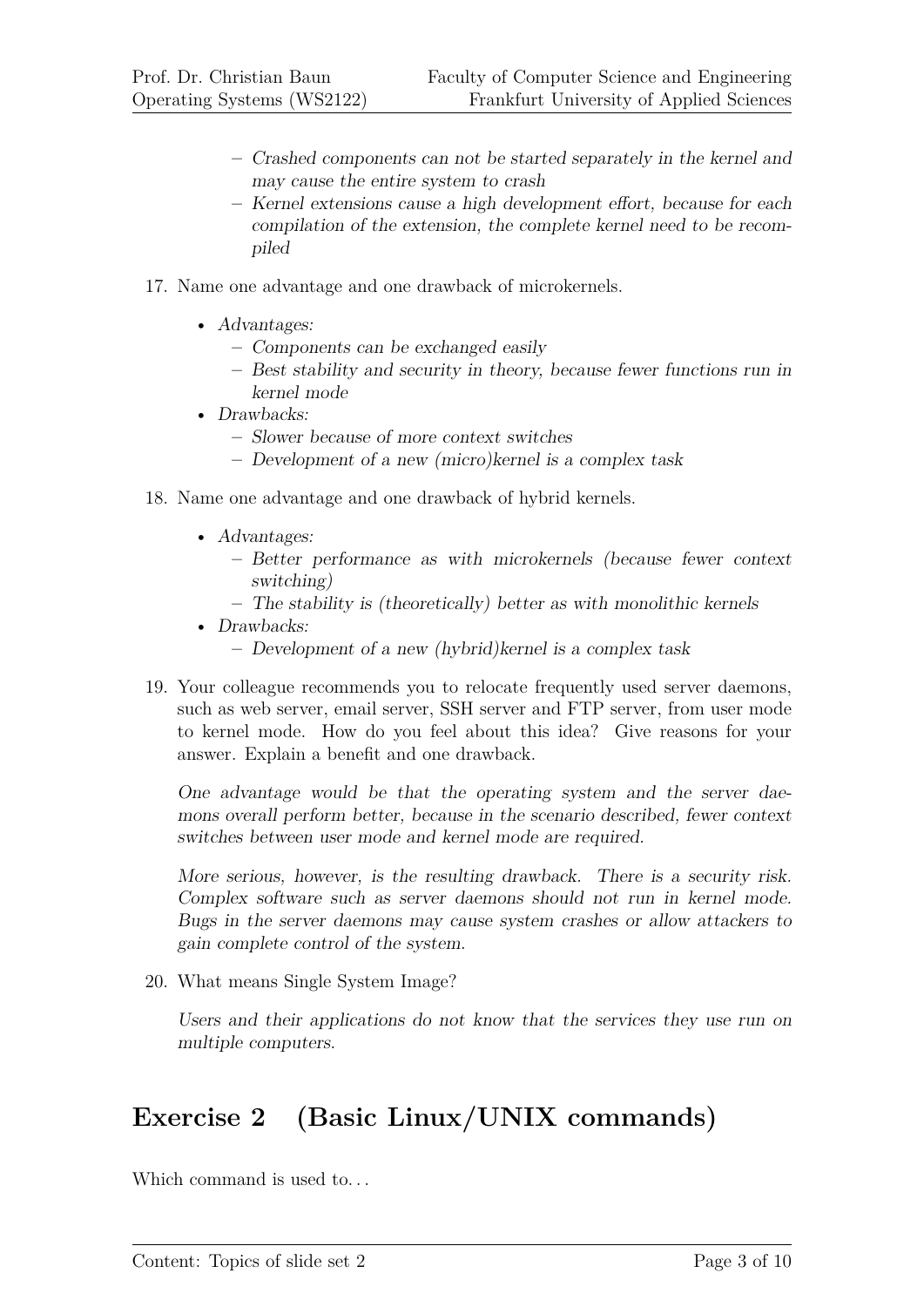1. check the man pages?

man

2. print out the present working directory in the shell?

pwd

3. create a new directory?

mkdir

4. navigate to a directory?

cd

5. print out the content a directory in the shell?

ls

6. create an empty file?

touch

7. try to determine the content of a file?

file

8. concatenate the content of files with other files and can also be used to print out the content of a file?

cat

9. print out lines from the end of a file in the shell?

tail

10. print out lines from the beginning of a file in the shell?

head

11. copy files or directories to a different location?

# cp

- 12. move files or directories to a different location? mv
- 13. delete files or directories?

rm

14. delete an empty directory?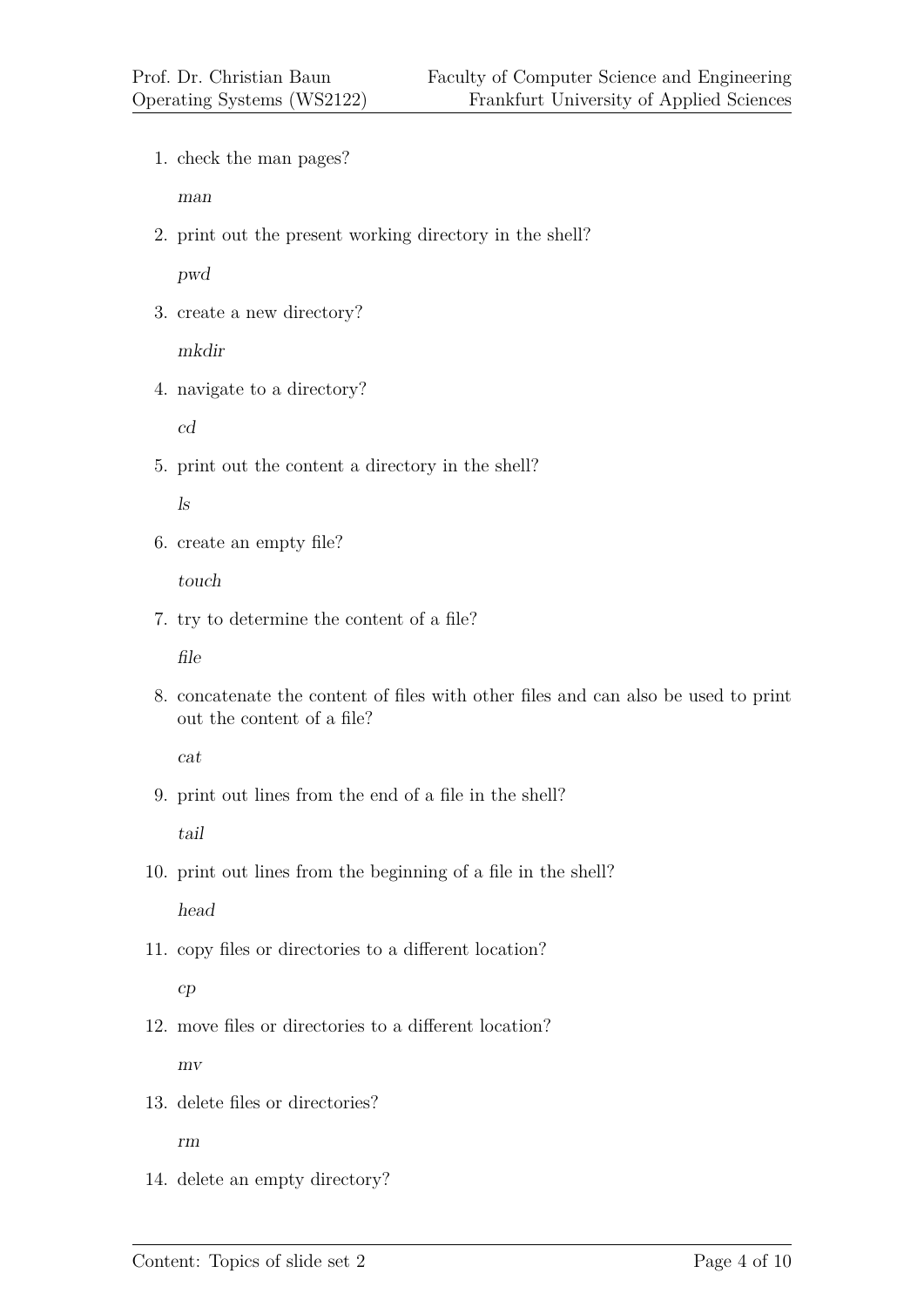rmdir

15. place a string in the shell?

echo

16. modify the permissions of the file or directory?

chmod

17. change the password of a user?

passwd

18. terminate a session (and thus shell) and allows to specify the return value of she shell script?

exit

19. reboot the system?

reboot or alternatively shutdown

20. shut the system down?

halt or alternatively shutdown

21. create a new user?

adduser

22. delete a user?

deluser

23. modify a user?

usermod

24. print out the group memberships of a user?

groups

25. create a new group?

groupadd

26. delete a group?

groupdel

27. change a group?

groupmod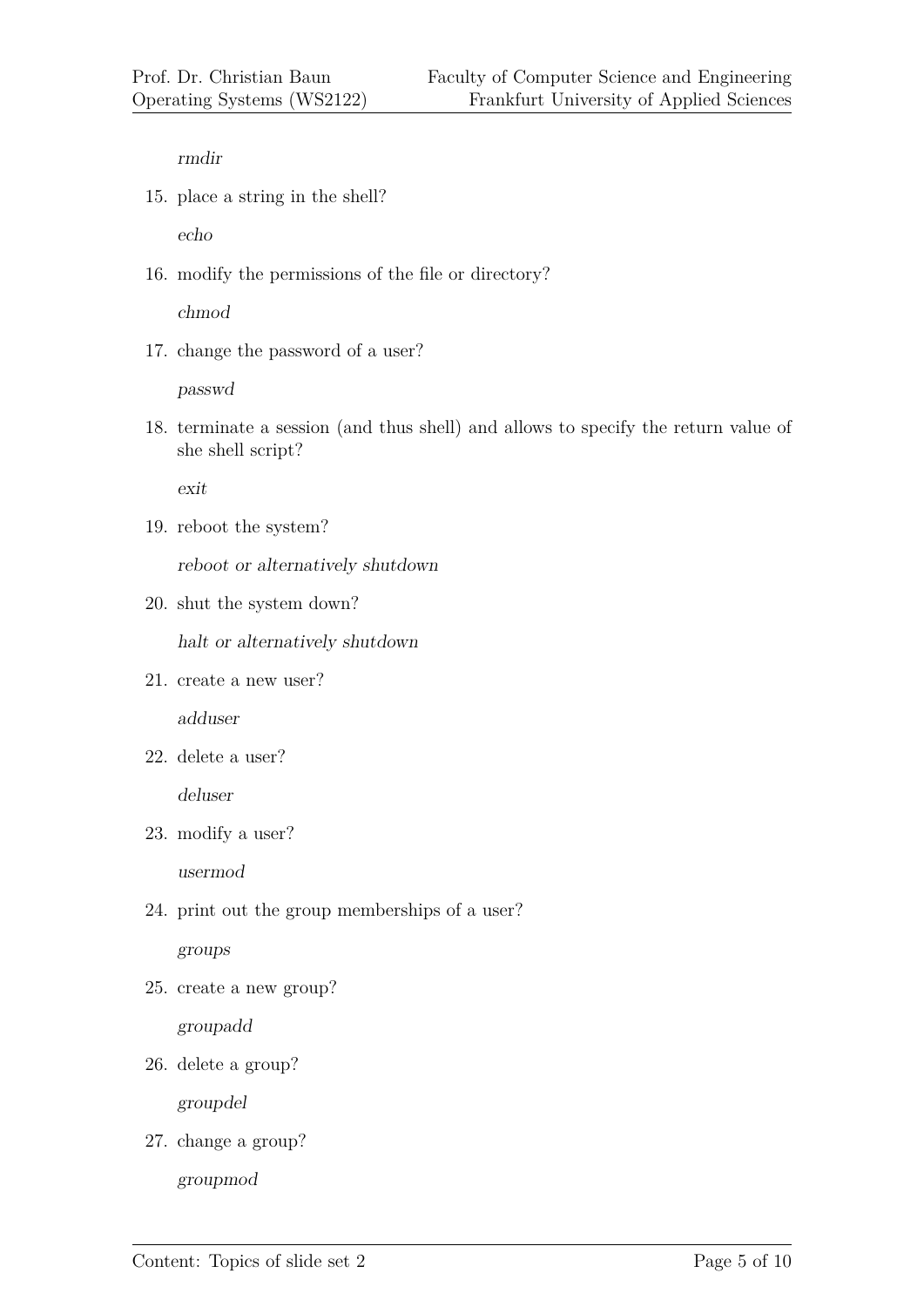- 28. change the user  $(\implies)$  ownership) which is associated with a file or directory? chown
- 29. change the group which is associated with a file or directory? chgrp
- 30. create a link?

ln

- 31. search a file for lines which contain a search pattern? grep
- 32. print out a list of running processes in the shell? ps
- 33. bring a process, running in the backgrund of the shell, into foreground? fg
- 34. bring a process into the background of the shell? bg
- 35. kill (terminate) a process? kill
- 36. kill (terminate) a group of processes? killall
- 37. specify the priority of a new process? nice
- 38. modify the priority of an existing process? renice
- 39. print out the process tree in the shell? pstree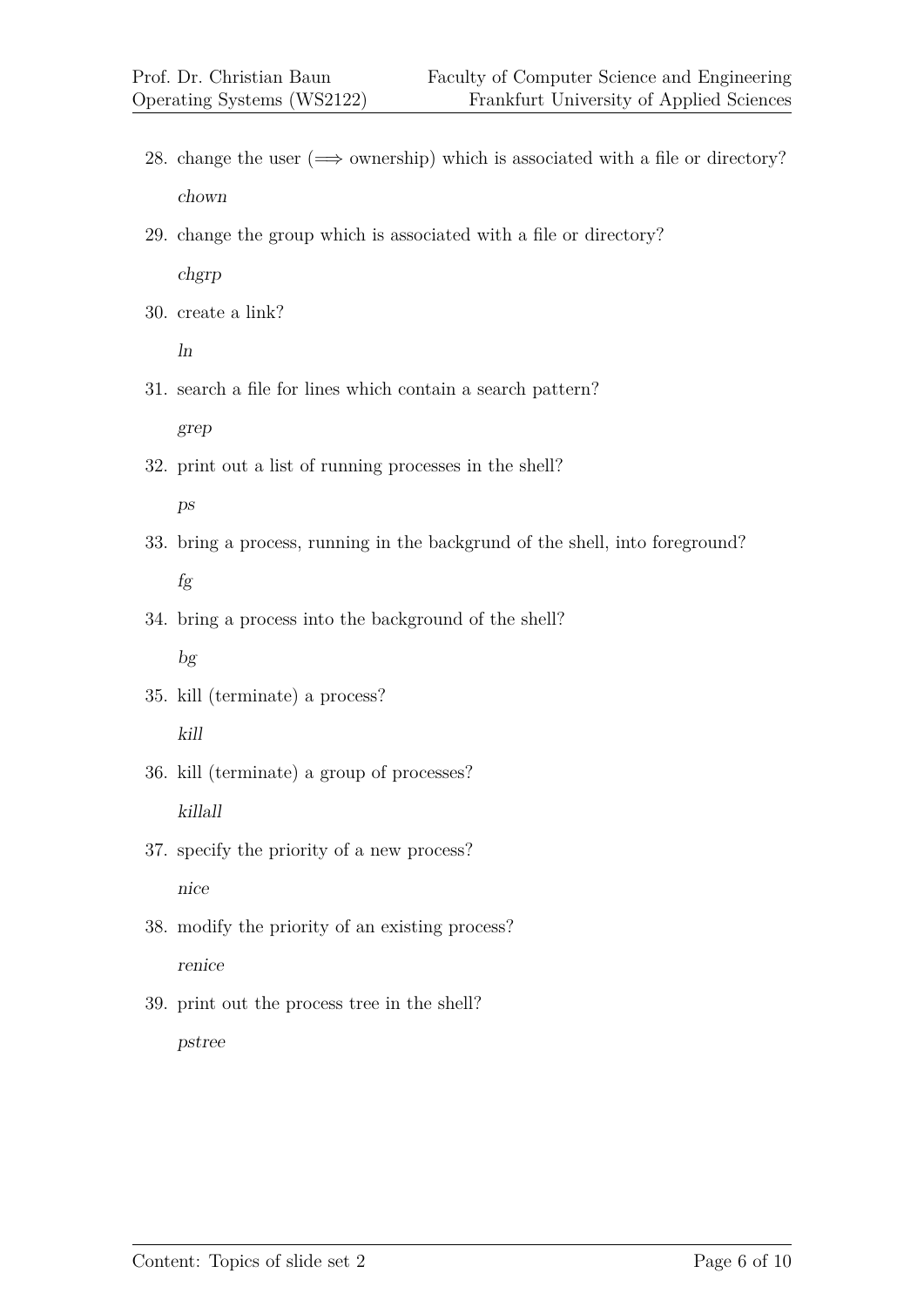# **Exercise 3 (Permissions / Access Rights)**

The source of this tutorial is:

```
http://www.ws.afnog.org/afnog2012/unix-intro/presos/permissions-exercises.pdf
```
#### **Notes**

- Commands preceded with \$ imply that you should execute the command as a general user an not as root.
- Commands preceded with  $\#$  imply that you should working as root with sudo imply that you are executing commands on remote equipment, or within another program.

#### **REFERENCE**

If you look at files in a directory using ls -al you will see the permissions for each file and directory. Here is an example:

| $drwxrwxr-x$ 3 bnc bnc |  |                        |  | 4096 Feb 25 09:49 directory |
|------------------------|--|------------------------|--|-----------------------------|
| $-rwxr-r--$ 12 bnc bnc |  | 4096 Feb 16 05:02 file |  |                             |

The left column is important. You can view it like this:

|  |  |  | Type User Group Other Links Owner Group Size Date Hour Name |  |                                                     |
|--|--|--|-------------------------------------------------------------|--|-----------------------------------------------------|
|  |  |  | - rwx r r 12 bnc bnc 4096 Feb 16 05:02 file                 |  | d rwx rwx r-x 3 bnc bnc 4096 Feb 25 09:49 directory |

The directory has  $\mathbf r$  (read),  $\mathbf w$  (write),  $\mathbf x$  (execute) access for the User (= Owner) and Group. For Other it has r (read) and x (execute) access.

The file has  $\mathbf r$  (read),  $\mathbf w$  (write),  $\mathbf x$  (execute) access for User and  $\mathbf r$  (read) only access for everyone else (Group and Other).

You can change permissions with the chmod command. chmod uses a base eight (octal) system to configure permissions. Or, you can use an alternate form to specify permissions by column (User/Group/Other) at a time.

Permissions have values like this:

| Letter | Permission | Value |
|--------|------------|-------|
|        |            |       |
| r      | read       |       |
| W      | write      | 2     |
| x      | execute    | 1     |
|        | none       |       |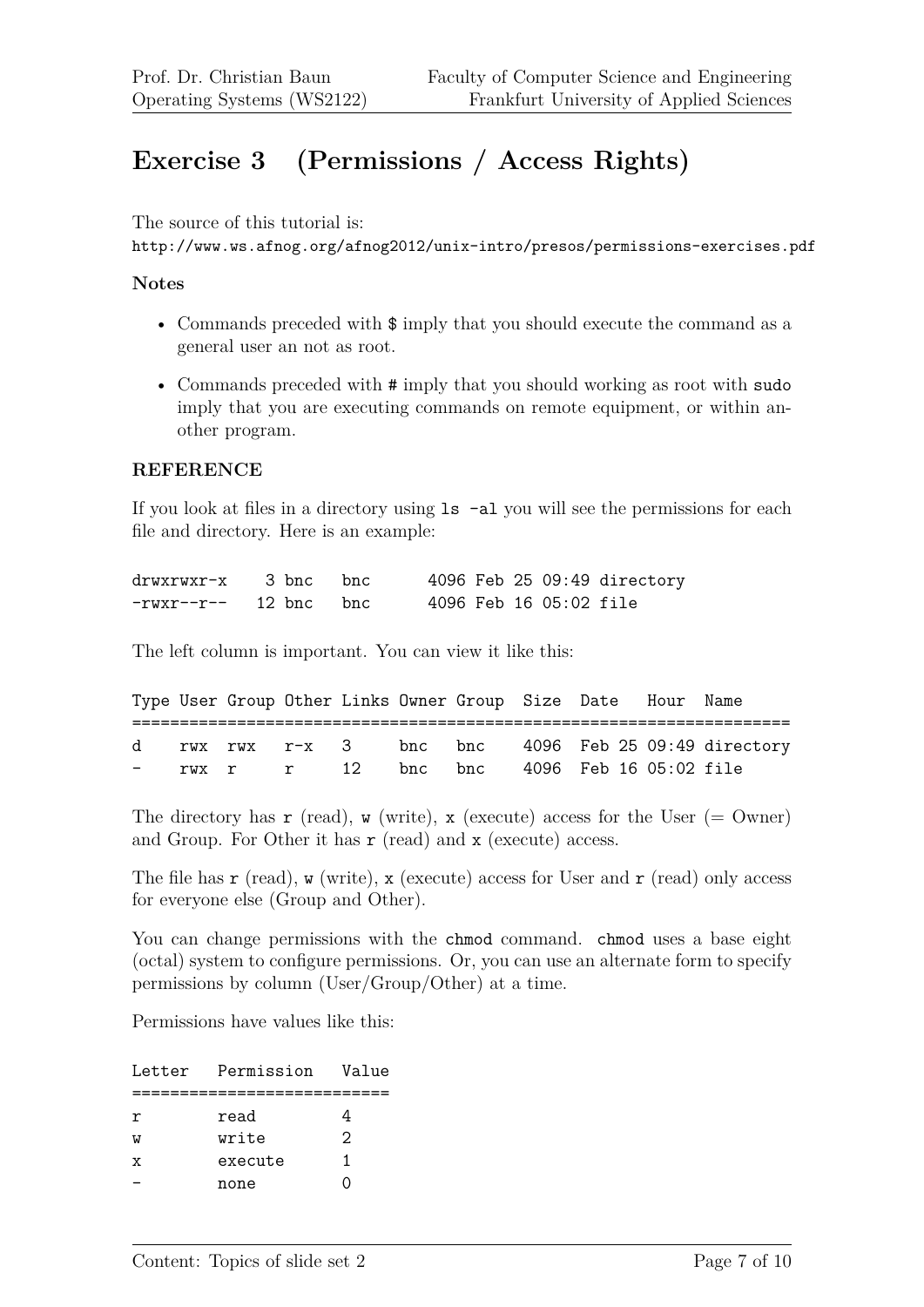Thus you can give permissions to a file using the sum of the values for each permission you wish to give for each column. Here is an example:

| Letter  | Permission               | Value |
|---------|--------------------------|-------|
|         |                          |       |
|         | none                     |       |
| $- -x$  | execute                  | 1     |
| $-w-$   | write only (rarely used) | 2     |
| $-WX$   | write and execute (rare) | 3     |
| $r$ --  | read only                | 4     |
| $r - x$ | read and execute         | 5     |
| $rw-$   | read and write           | 6     |
| rwx     | read, write, and execute |       |

This is just one column. Since we have three areas of permissions (User, Group, Other), it looks like this, if you want to specify all 3 sets:

| Permissions             | Numeric<br>equivalent | Description                                                                                                                             |
|-------------------------|-----------------------|-----------------------------------------------------------------------------------------------------------------------------------------|
| $-rw-----$              | 600                   | User has read & write permission.                                                                                                       |
| $-rw-r--r--$            | 644                   | User has read & write permission.<br>Group and Other have read permission.                                                              |
| $-rw-rw-rw-$            | 666                   | Everyone (User, Group, Other) has<br>read & write permission (dangerous?)                                                               |
| $-rwx---$               | 700                   | User has read, write, execute permission.                                                                                               |
| $-rwxr-xr-x$            | 755                   | User has read, write, execute permission.<br>Rest of the world (Other) has read & execute<br>permission (typical for web pages or 644). |
| -rwxrwxrwx              | 777                   | Everyone has full access (read, write,<br>execute).                                                                                     |
| $-rwx-r-r-x$            | 711                   | User has read, write, execute permission.<br>Group and world have execute permission.                                                   |
| $\text{drwx}\text{---}$ | 700                   | User only has access to this directory.<br>Directories require execute permission to<br>access.                                         |
| $drwxr-xr-x$            | 755                   | User has full access to directory. Everyone<br>else can see the directory.                                                              |
| $\text{drw}$ x--x--x    | 711                   | Everyone can list files in the directory,<br>but Group and Other need to know a filename<br>to do this.                                 |

# **1.) CHANGING FILE PERMISSIONS**

If you are logged in as the root user on your machine please do the following to become a normal user.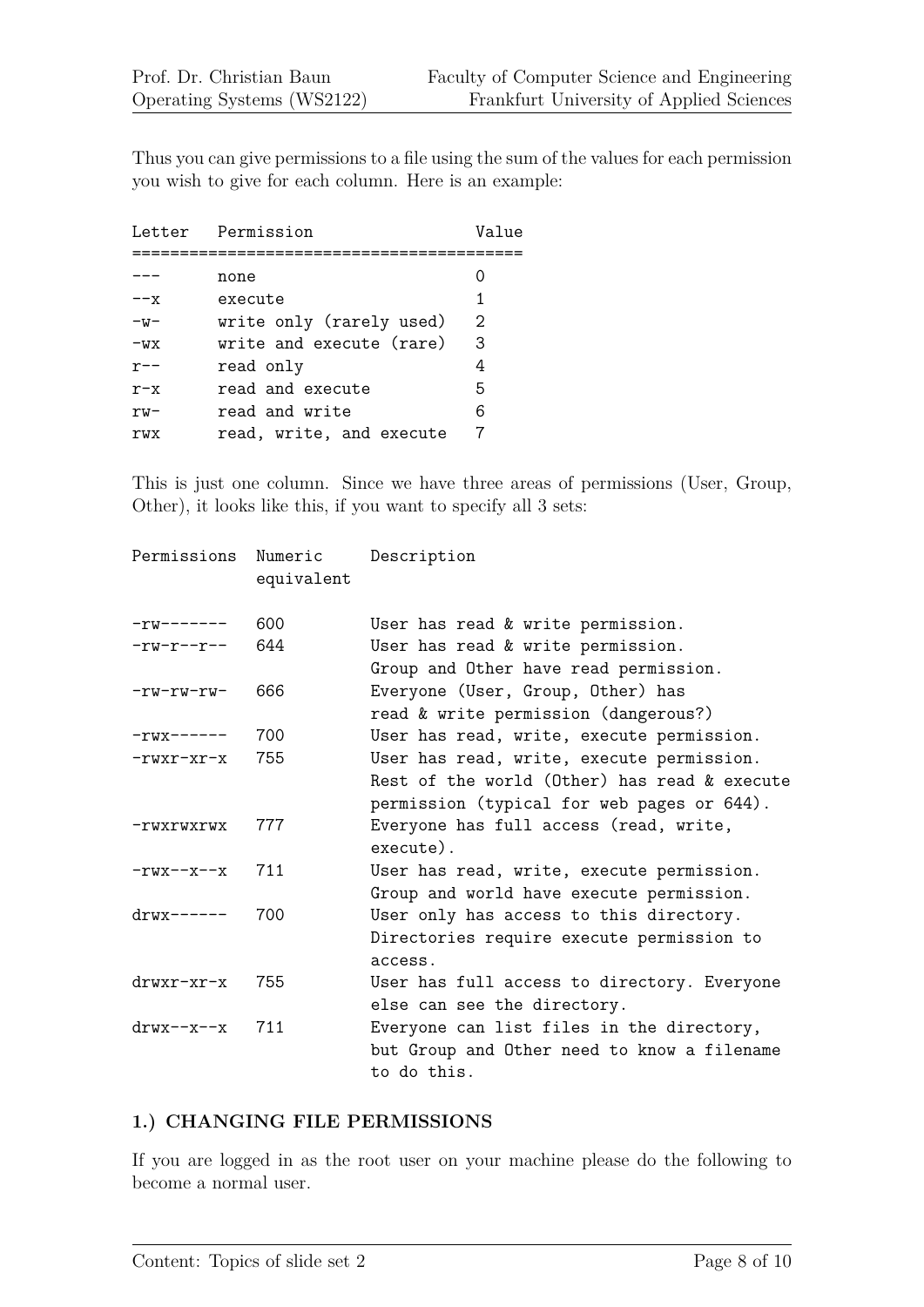### # exit

Your prompt should change and now include a  $\frac{1}{2}$  sign.

# \$

Please check your username with the command whoami:

### \$ whoami

Please create a file and set permissions of the file in various ways.

```
$ cd
$ echo "test file" > working.txt
$ chmod 444 working.txt
```
What does that look like?

#### \$ ls -lah working.txt

Because the file has no write permission for the owner, the owner can still change the file's permissions. This way, the owner can change the permissions of the file at any time to have write access again.

#### \$ chmod 644 working.txt

Or, you can do this by using this form of chmod:

# \$ chmod u+w working.txt

Note: When you type these commands you should be able to use the tab key for command completion once you've typed the w in the file name working.txt. This will save you a lot of time. It's highly recommended!

To remove the read permission of a file for the user you would do

\$ chmod u-r working.txt

Or, you can do something like this: